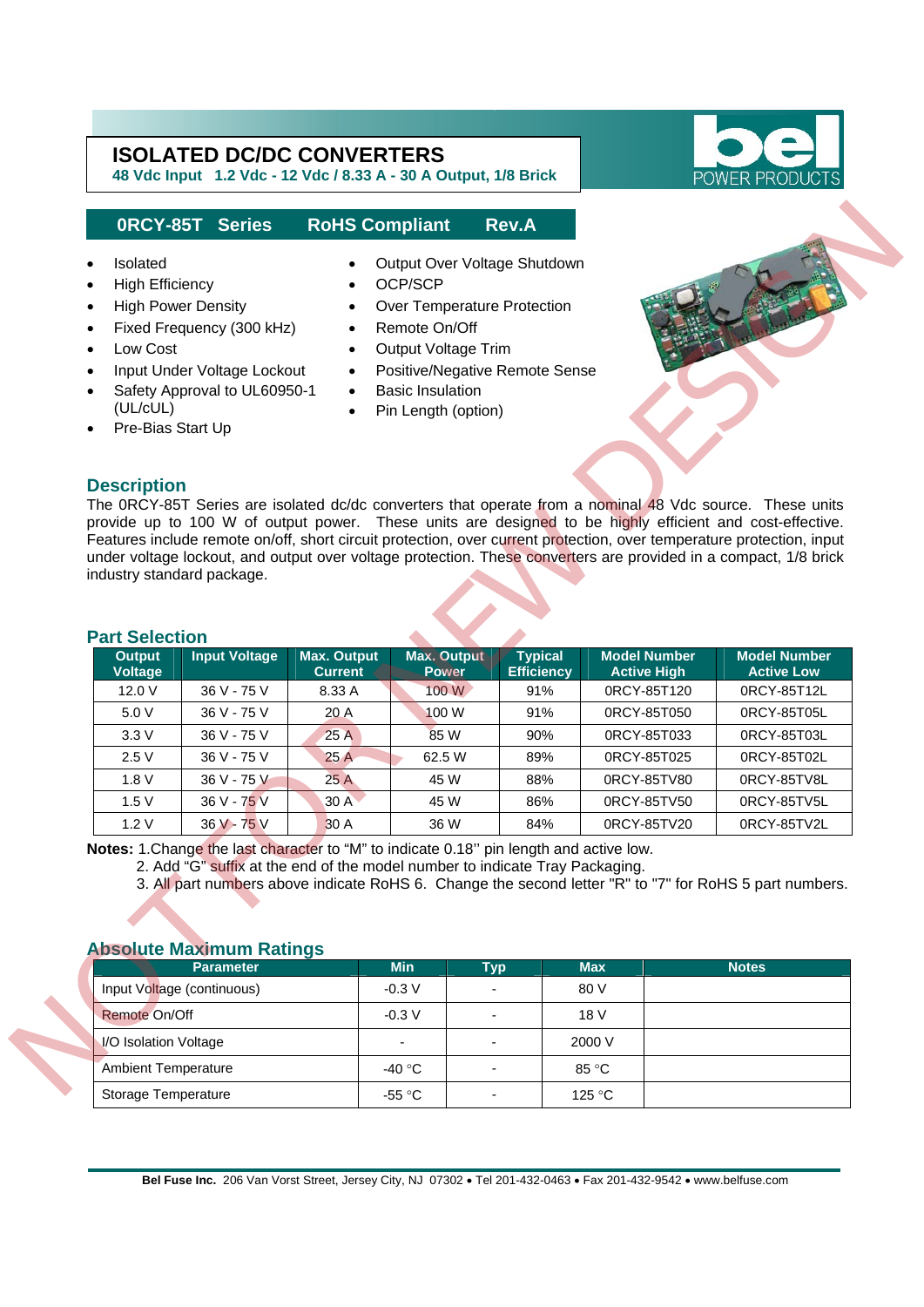**48 Vdc Input 1.2 Vdc - 12 Vdc / 8.33 A - 30 A Output, 1/8 Brick** 



### **Input Specifications**

| <b>Parameter</b>                         |                           | <b>Min</b>          | <b>Typ</b>       | <b>Max</b>      | <b>Notes</b>                                                                                           |
|------------------------------------------|---------------------------|---------------------|------------------|-----------------|--------------------------------------------------------------------------------------------------------|
| Input Voltage                            |                           | 36 V                | 48 V             | 75 V            |                                                                                                        |
| Input Current (full load)                |                           |                     |                  |                 |                                                                                                        |
|                                          | $Vo=12.0 V$               |                     |                  | 3.2A            |                                                                                                        |
|                                          | $Vo=5.0 V$                |                     |                  | 3.2A            |                                                                                                        |
|                                          | $Vo=3.3 V$                |                     |                  | 2.8A            |                                                                                                        |
|                                          | $Vo=2.5 V$                |                     |                  | 2.2A            |                                                                                                        |
|                                          | $Vo=1.8 V$                |                     |                  | 1.7A            |                                                                                                        |
|                                          | $Vo=1.5 V$                |                     |                  | 1.7A            |                                                                                                        |
|                                          | $Vo=1.2 V$                |                     |                  | 1.5A            |                                                                                                        |
| Input Current (no load)                  |                           |                     |                  |                 |                                                                                                        |
|                                          | Vo=12.0 V                 |                     | 65 mA            | 90 mA           |                                                                                                        |
|                                          | $Vo=5.0 V$                |                     | 65 mA            | 90 mA           |                                                                                                        |
|                                          | $Vo=3.3 V$                |                     | 60 mA            | 80 mA           |                                                                                                        |
|                                          | $Vo=2.5 V$                |                     | 55 mA            | 75 mA           |                                                                                                        |
|                                          | $Vo=1.8 V$                |                     | 50 mA            | 70 mA           |                                                                                                        |
|                                          | $Vo=1.5 V$                |                     | 40 mA            | 60 mA           |                                                                                                        |
|                                          | $Vo=1.2 V$                |                     | 35 mA            | 50 mA           |                                                                                                        |
| Remote Off Input Current                 |                           |                     | 6 mA             | $12 \text{ mA}$ |                                                                                                        |
| Input Reflected Ripple Current (pk-pk)   |                           |                     | 12 mA            | 24 mA           | Tested with simulated source<br>impedance of 10 uH, 5 Hz to 20 MHz;<br>use a 100 uF/100 V electrolytic |
| Input Reflected Ripple Current (rms)     |                           |                     | 2 <sub>m</sub> A | 4 mA            | capacitor with $ESR = 1$ ohm max. at<br>200 kHz at 25 °C.                                              |
| <sup>12</sup> t Inrush Current Transient |                           |                     | $0.01 A^2 s$     | $0.02 A^2s$     |                                                                                                        |
| Turn-on Voltage Threshold                |                           | 32 V                | 34 V             | 35 V            |                                                                                                        |
| Turn-off Voltage Threshold               |                           | 30V                 | 32 V             | 33 V            |                                                                                                        |
| <b>Output Specifications</b>             |                           |                     |                  |                 |                                                                                                        |
| <b>Parameter</b>                         |                           | <b>Min</b>          | <b>Typ</b>       |                 | <b>Max</b><br><b>Notes</b>                                                                             |
| Output Voltage Set Point                 |                           |                     |                  |                 |                                                                                                        |
|                                          | $Vo=12.0 V$<br>$Vo=5.0 V$ | 11.760 V<br>4.925 V | 12.0 V<br>5.0 V  |                 | 12.24 V<br>5.075 V                                                                                     |
|                                          | $V_0 = 3.3 V$             | 3.250 V             | 3.3V             |                 | 3.350 V                                                                                                |
|                                          | $V$ o=2.5 $V$             | 2.463 V             | 2.5V             |                 | Vin=48 V, Io=50% full load,<br>2.538 V                                                                 |
|                                          | Vo=1.8 V                  | 1.773 V             | 1.8 V            |                 | Ta=25 °C.<br>1.827 V                                                                                   |
|                                          | $Vo=1.5 V$                | 1.477 V             | 1.5V             |                 | 1.523 V                                                                                                |
|                                          | $V_0 - 1.2 V$             | $1.182$ $V$         | 1.2 <sub>1</sub> |                 | $1.218$ $V$                                                                                            |

## **Output Specifications**

| <b>Parameter</b>         | <b>Min</b> | <b>Typ</b> | <b>Max</b> | <b>Notes</b>                |
|--------------------------|------------|------------|------------|-----------------------------|
| Output Voltage Set Point |            |            |            |                             |
| $Vo=12.0 V$              | 11.760 V   | 12.0 V     | 12.24 V    |                             |
| $Vo=5.0 V$               | 4.925 V    | 5.0V       | 5.075 V    |                             |
| $V_0 = 3.3 V$            | 3.250V     | 3.3V       | 3.350V     | Vin=48 V, lo=50% full load, |
| Vo=2.5 V                 | 2.463V     | 2.5V       | 2.538 V    | Ta=25 $\degree$ C.          |
| $Vo=1.8 V$               | 1.773 V    | 1.8V       | 1.827 V    |                             |
| $Vo=1.5 V$               | 1.477 V    | 1.5V       | 1.523V     |                             |
| $Vo=1.2 V$               | 1.182 V    | 1.2V       | 1.218 V    |                             |
| Line Regulation          |            |            |            |                             |
| Vo=12.0 V-3.3 V          |            | $±2$ mV    | $±5$ mV    |                             |
| Vo=1.2 V-2.5 V           | ٠          | $±1$ mV    | $±3$ mV    |                             |
| Load Regulation          |            |            |            |                             |
| $Vo=12.0 V$              |            | $±8$ mV    | $±16$ mV   |                             |
| $Vo=5.0 V$               |            | $±8$ mV    | $±16$ mV   |                             |
| $V_0 = 3.3 V$            |            | $±6$ mV    | $±12$ mV   |                             |
| $Vo=2.5 V$               |            | $±4$ mV    | $±8$ mV    |                             |
| $Vo=1.8 V$               |            | $\pm 3$ mV | $±6$ mV    |                             |
| $Vo=1.5 V$               |            | $\pm 3$ mV | $±6$ mV    |                             |
| Vo=1.2 V                 |            | $±2$ mV    | $±4$ mV    |                             |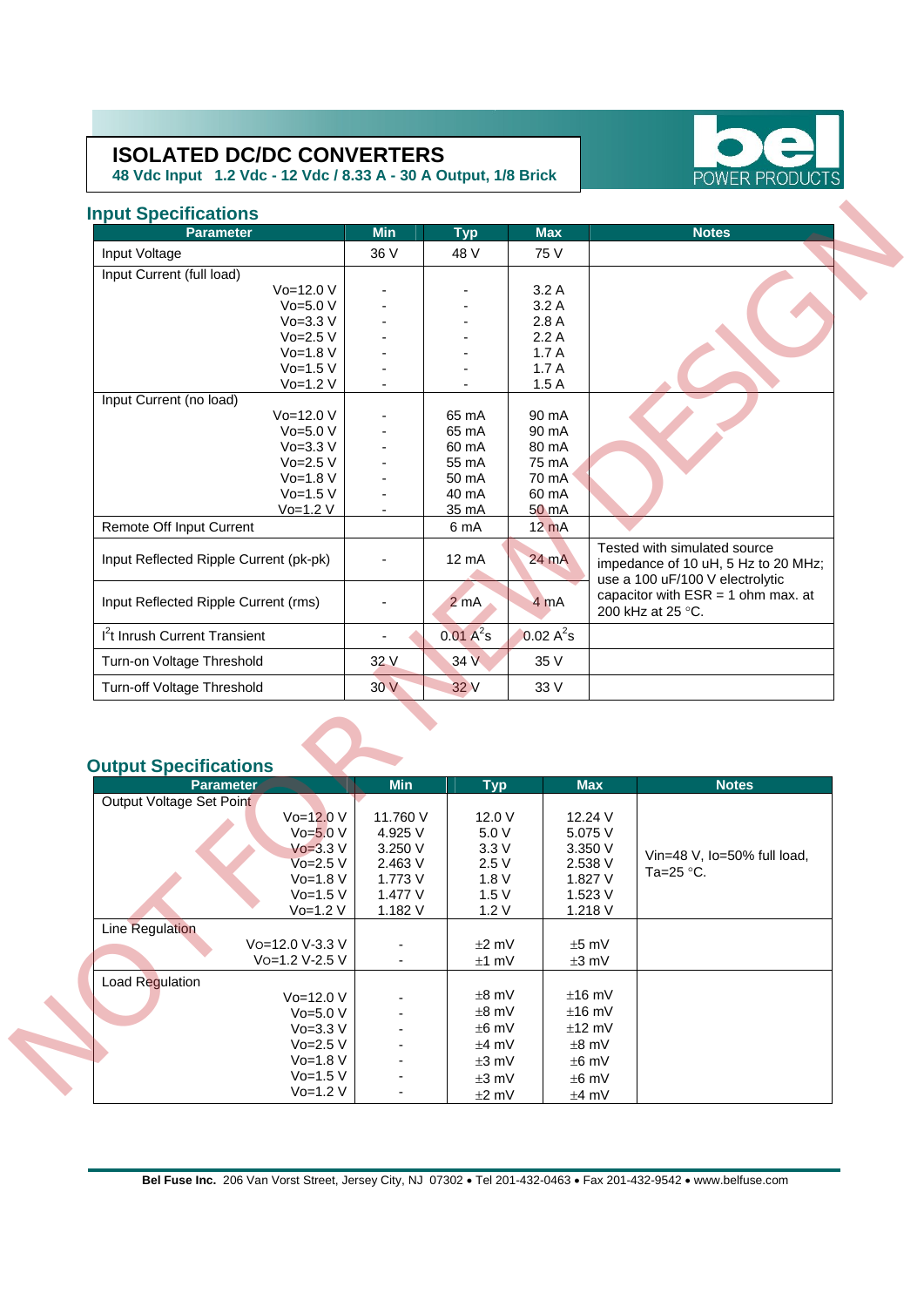**48 Vdc Input 1.2 Vdc - 12 Vdc / 8.33 A - 30 A Output, 1/8 Brick** 

| <b>Parameter</b>                                                  |                | <b>Min</b>               | <b>Typ</b>               | <b>Max</b>       | <b>Notes</b>               |
|-------------------------------------------------------------------|----------------|--------------------------|--------------------------|------------------|----------------------------|
| <b>Regulation Over Temperature</b>                                |                |                          |                          |                  |                            |
| $(-40 °C)$ to $+85 °C$ )                                          |                |                          |                          |                  |                            |
|                                                                   | Vo=12.0 V      |                          | $±50$ mV                 | $±75$ mV         |                            |
|                                                                   | $Vo=5.0 V$     |                          | $±50$ mV                 | $±75$ mV         |                            |
|                                                                   | $Vo=3.3 V$     |                          | $±20$ mV                 | $±40$ mV         |                            |
|                                                                   | $Vo=2.5 V$     |                          | $±15$ mV                 | $±30$ mV         |                            |
|                                                                   | $Vo=1.8 V$     |                          |                          |                  |                            |
|                                                                   | $Vo=1.5 V$     |                          | $±15$ mV                 | $±30$ mV         |                            |
|                                                                   |                |                          | $±10$ mV                 | $±20$ mV         |                            |
|                                                                   | $Vo=1.2 V$     |                          | $±10$ mV                 | $±20$ mV         |                            |
| Output Current                                                    |                |                          |                          |                  |                            |
|                                                                   | Vo=12.0 V      | 0A                       |                          | 8.33 A           |                            |
|                                                                   | $Vo=5.0 V$     | 0A                       |                          | 20A              |                            |
|                                                                   | $Vo=3.3 V$     | 0 A                      |                          | 25 A             |                            |
|                                                                   | $Vo=2.5 V$     | 0A                       |                          | 25 A             |                            |
|                                                                   | $Vo=1.8 V$     | 0A                       |                          | 25 A             |                            |
|                                                                   | $Vo=1.5 V$     | 0 A                      |                          | 30 A             |                            |
|                                                                   | $Vo=1.2 V$     | 0 A                      |                          | 30 A             |                            |
| <b>Current Limit Threshold</b>                                    |                |                          |                          |                  |                            |
|                                                                   | Vo=12.0 V      | 10 A                     | 13 A                     | 16 A             |                            |
|                                                                   | $Vo=5.0 V$     | 23 A                     | 29 A                     | 35 A             |                            |
|                                                                   | $Vo=3.3 V$     | 30 A                     | 36 A                     | 42 A             |                            |
|                                                                   | $Vo=2.5 V$     | 27 A                     | 33 A                     | 40 A             |                            |
|                                                                   | $Vo=1.8 V$     | 27A                      | 33 A                     | 40 A             |                            |
|                                                                   | $Vo=1.5 V$     | 32A                      | 36 A                     | 45 A             |                            |
|                                                                   | $Vo=1.2 V$     | 32 A                     | 36 A                     | 45 A             |                            |
| Short Circuit Surge Transient                                     |                |                          | $3A^2s$                  | $5A^2s$          |                            |
|                                                                   |                |                          |                          |                  |                            |
| Ripple and Noise (rms)                                            |                |                          |                          |                  |                            |
|                                                                   | $Vo=12.0 V$    |                          | 30 mV                    | 50 mV            |                            |
|                                                                   | $V$ o=5.0 $V$  |                          | 25 mV                    | 50 mV            | Test conditions:           |
|                                                                   | Vo=1.2 V-3.3 V |                          | $15 \text{ mV}$          | 30 mV            | 0-20 MHz BW, with a 1 uF   |
| Ripple and Noise (pk-pk)                                          |                |                          |                          |                  | ceramic capacitor and a    |
|                                                                   | $Vo = 12.0 V$  |                          | 100 mV                   | 150 mV           | 10 uF Tantalum capacitor   |
|                                                                   | $V$ o=5.0 $V$  |                          | 80 mV                    | 120 mV           | at the output.             |
|                                                                   | $V$ o=3.3 V    |                          | 45 mV                    | 90 mV            |                            |
|                                                                   | Vo=1.2 V-2.5 V | $\overline{\phantom{a}}$ | 40 mV                    | 80 mV            |                            |
| Turn on Time                                                      |                |                          |                          | 30 mS            |                            |
| Overshoot at Turn on                                              |                | $\mathbf{r}$             | 0%                       | $5\%$            |                            |
| <b>Output Capacitance</b>                                         |                |                          |                          |                  |                            |
|                                                                   | Vo=12.0 V      | 0 uF                     |                          | 1000 uF          |                            |
|                                                                   | $Vo=5.0 V$     | 0 <sub>uF</sub>          |                          | 10000 uF         |                            |
|                                                                   | Vo=1.2 V-3.3 V | 0 uF                     | $\overline{\phantom{a}}$ | 20000 uF         |                            |
| <b>Transient Response</b>                                         |                |                          |                          |                  |                            |
| $25% - 50%$<br>Overshoot                                          |                | $\overline{\phantom{a}}$ | 300 mV                   | 400 mV           |                            |
| Max Load<br><b>Settling Time</b>                                  |                |                          | 200 uS                   | 300 uS           |                            |
|                                                                   | Vo=12.0 V      | $\overline{\phantom{a}}$ |                          |                  |                            |
| Overshoot<br>$50\% \sim 25\%$                                     |                |                          | 300 mV                   | 400 mV           |                            |
| Max Load<br><b>Settling Time</b>                                  |                | $\overline{\phantom{a}}$ | 200 uS                   | 300 uS           | Test conditions: $di/dt =$ |
| $25\% - 50\%$<br>Overshoot                                        |                |                          | 200 mV                   | 300 mV           | 0.1 A/uS, Vin=48 V,        |
| Max Load<br>Settling Time                                         |                |                          | 200 uS                   | 300 uS           | with a 1 uF ceramic        |
| $50\% \sim 25\%$<br>Overshoot                                     | $Vo=5.0 V$     | $\overline{\phantom{a}}$ | 200 mV                   | 300 mV           | capacitor and a 10 uF      |
| Max Load<br><b>Settling Time</b>                                  |                | $\overline{\phantom{a}}$ | 200 uS                   | 300 uS           | Tantalum capacitor at      |
| Overshoot<br>$25\% \sim 50\%$                                     |                | ٠                        | 150 mV                   | 200 mV           | the output.                |
| Max Load<br><b>Settling Time</b>                                  |                |                          | 200 uS                   | 300 uS           |                            |
|                                                                   | $Vo=3.3 V$     | $\overline{\phantom{a}}$ |                          |                  |                            |
|                                                                   |                |                          |                          |                  |                            |
| $50\% \sim 25\%$<br>Overshoot<br>Max Load<br><b>Settling Time</b> |                | $\overline{\phantom{a}}$ | 150 mV<br>200 uS         | 200 mV<br>300 uS |                            |

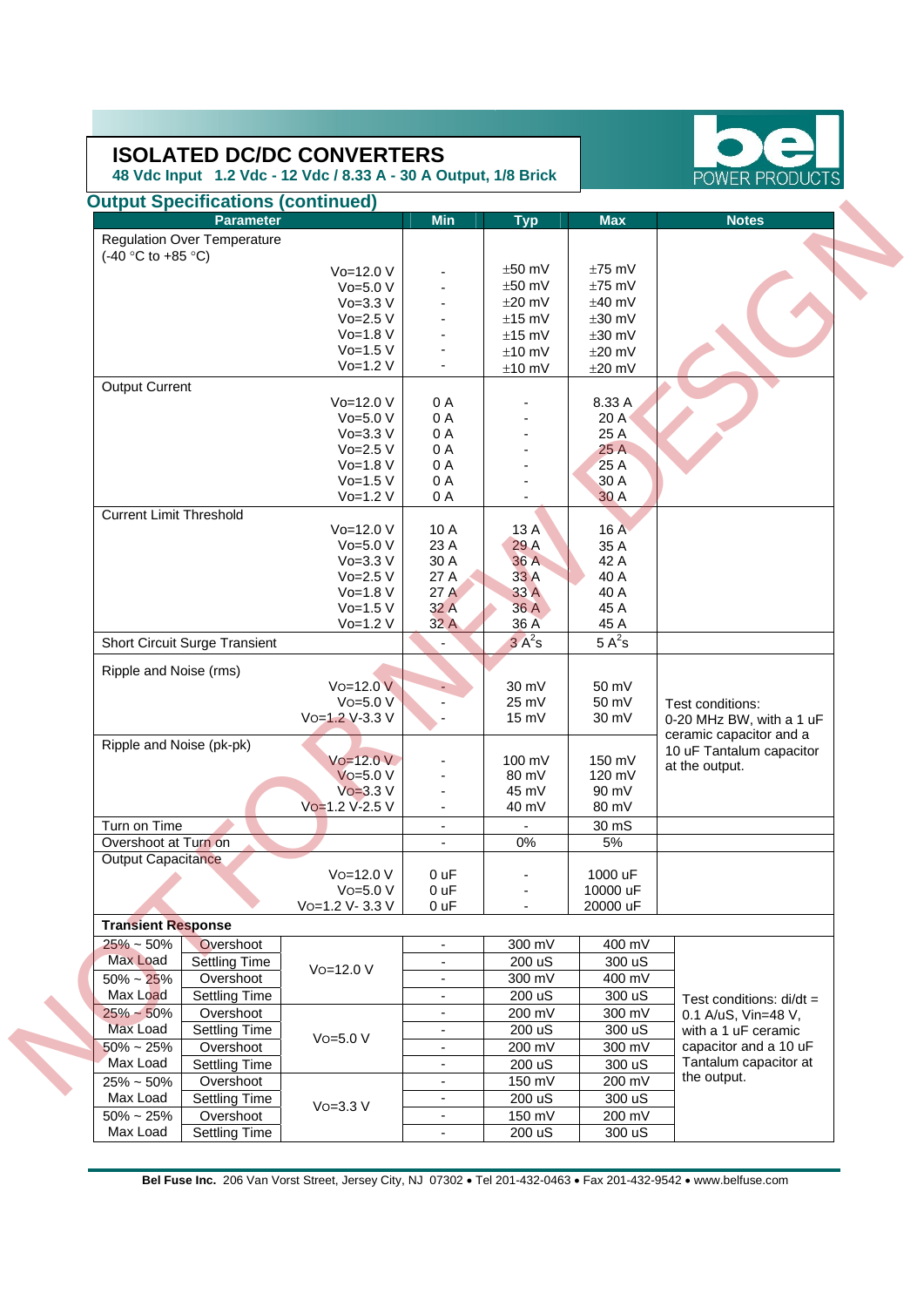**Output Specifications (continued) Parameter** 

48 Vdc Input 1.2 Vdc - 12 Vdc / 8.33 A

| <b>TERS</b><br>- 30 A Output, 1/8 Brick |            |        |            | POWER PRODUCTS |
|-----------------------------------------|------------|--------|------------|----------------|
|                                         | <b>Min</b> | Typ    | <b>Max</b> | <b>Notes</b>   |
|                                         |            |        |            |                |
|                                         |            | 150 mV | 200 mV     |                |
|                                         |            | 150 uS | 200 uS     |                |
|                                         |            | 150 mV | 200 mV     |                |
|                                         |            | 150 uS | 200 uS     |                |
|                                         |            | 140 mV | 170 mV     |                |
|                                         |            | 4.50   | 000        |                |

| $25\% \sim 50\%$ | Overshoot            |               |   | 140 mV           | 170 mV           |                                                        |
|------------------|----------------------|---------------|---|------------------|------------------|--------------------------------------------------------|
| Max Load         | Settling Time        | $V_0 = 1.8 V$ |   | 150 uS           | 200 uS           |                                                        |
| $50\% \sim 25\%$ | Overshoot            |               | - | 140 mV           | 170 mV           | Test conditions: $di/dt =$                             |
| Max Load         | <b>Settling Time</b> |               |   | 150 uS           | 200 uS           | $0.1$ A/uS, Vin=48 V, with<br>a 1 uF ceramic capacitor |
| $25\% \sim 50\%$ | Overshoot            |               |   | $130 \text{ mV}$ | 150 mV           | and a 10 uF Tantalum                                   |
| Max Load         | Settling Time        | $Vo=1.5 V$    |   | 150 uS           | 200 uS           | capacitor at the output.                               |
| $50\% \sim 25\%$ | Overshoot            |               |   | 130 mV           | 150 mV           |                                                        |
| Max Load         | Settling Time        |               |   | 150 uS           | $200 \text{ uS}$ |                                                        |
| $25\% \sim 50\%$ | Overshoot            |               |   | 120 mV           | 140 mV           |                                                        |
| Max Load         | Settling Time        | $V_0 = 1.2 V$ |   | 150 uS           | 200 uS           |                                                        |
| $50\% \sim 25\%$ | Overshoot            |               |   | 120 mV           | 140 mV           |                                                        |
| Max Load         | Settling Time        |               |   | $150 \text{ uS}$ | 200 uS           |                                                        |

#### **General Specifications**

|                            | <b>Parameter</b>                                                      |                          | <b>Min</b>                                    | <b>Typ</b>               | <b>Max</b>          | <b>Notes</b>                                                             |  |
|----------------------------|-----------------------------------------------------------------------|--------------------------|-----------------------------------------------|--------------------------|---------------------|--------------------------------------------------------------------------|--|
|                            | <b>Transient Response</b>                                             |                          |                                               |                          |                     |                                                                          |  |
| $25\% \sim 50\%$           | Overshoot                                                             |                          | $\overline{\phantom{a}}$                      | 150 mV                   | 200 mV              |                                                                          |  |
| Max Load                   | Settling Time                                                         |                          | $\overline{\phantom{a}}$                      | 150 uS                   | 200 uS              |                                                                          |  |
| $50\%$ ~ 25%               | Overshoot                                                             | $V$ o=2.5 $V$            | $\overline{\phantom{a}}$                      | 150 mV                   | 200 mV              |                                                                          |  |
| Max Load                   | <b>Settling Time</b>                                                  |                          | $\blacksquare$                                | 150 uS                   | 200 uS              |                                                                          |  |
| $25\% \sim 50\%$           | Overshoot                                                             |                          | $\blacksquare$                                | $140 \text{ mV}$         | 170 mV              |                                                                          |  |
| Max Load                   | <b>Settling Time</b>                                                  |                          | $\overline{\phantom{a}}$                      | 150 uS                   | 200 uS              |                                                                          |  |
| $50\% \sim 25\%$           | Overshoot                                                             | $Vo=1.8 V$               | $\blacksquare$                                | 140 mV                   | 170 mV              | Test conditions: di/dt =                                                 |  |
| Max Load                   | <b>Settling Time</b>                                                  |                          | $\overline{\phantom{a}}$                      | 150 uS                   | 200 uS              | 0.1 A/uS, Vin=48 V, with                                                 |  |
| $25\% \sim 50\%$           | Overshoot                                                             |                          | ٠                                             | 130 mV                   | 150 mV              | a 1 uF ceramic capacitor                                                 |  |
| Max Load                   | <b>Settling Time</b>                                                  |                          | $\overline{\phantom{a}}$                      | 150 uS                   | 200 uS              | and a 10 uF Tantalum                                                     |  |
| $50\%$ ~ 25%               | Overshoot                                                             | $Vo=1.5 V$               | $\overline{a}$                                | 130 mV                   | 150 mV              | capacitor at the output.                                                 |  |
| Max Load                   | <b>Settling Time</b>                                                  |                          | $\overline{\phantom{a}}$                      | 150 uS                   | 200 uS              |                                                                          |  |
| $25\% \sim 50\%$           | Overshoot                                                             |                          | $\blacksquare$                                | 120 mV                   | 140 mV              |                                                                          |  |
| Max Load                   | Settling Time                                                         |                          | $\overline{\phantom{a}}$                      | 150 uS                   | 200 uS              |                                                                          |  |
| $50\%$ ~ 25%               | Overshoot                                                             | $V$ o=1.2 $V$            | $\overline{\phantom{a}}$                      | 120 mV                   | 140 mV              |                                                                          |  |
| Max Load                   | <b>Settling Time</b>                                                  |                          | $\blacksquare$                                | 150 <b>uS</b>            | 200 uS              |                                                                          |  |
|                            | <b>General Specifications</b>                                         |                          |                                               |                          |                     |                                                                          |  |
|                            | <b>Parameter</b>                                                      | <b>Min</b>               | <b>Typ</b>                                    | <b>Max</b>               |                     | <b>Notes</b>                                                             |  |
| Efficiency                 |                                                                       |                          |                                               |                          |                     |                                                                          |  |
|                            | Vo=12.0 V                                                             | 88%                      | 91%                                           |                          |                     |                                                                          |  |
|                            | $Vo=5.0 V$                                                            | 88%                      | 91%                                           |                          |                     |                                                                          |  |
|                            | $V$ o=3.3 $V$                                                         | 87%                      | 90%                                           |                          |                     |                                                                          |  |
|                            |                                                                       |                          |                                               |                          |                     |                                                                          |  |
|                            | $Vo=2.5 V$                                                            | 86%                      | 89%                                           |                          | Vin=48V, lo=lo, max |                                                                          |  |
|                            | $Vo=1.8 V$                                                            | 85%                      | 88%                                           |                          |                     |                                                                          |  |
|                            | $Vo=1.5 V$                                                            | 83%                      | 86%                                           |                          |                     |                                                                          |  |
|                            | $Vo=1.2 V$                                                            | 81%                      | 84%                                           |                          |                     |                                                                          |  |
| <b>Switching Frequency</b> |                                                                       | 270 kHz                  | 300 kHz                                       | 330 kHz                  |                     |                                                                          |  |
| Isolation capacitance      |                                                                       |                          | 1500 pF                                       |                          |                     |                                                                          |  |
|                            | Output Voltage Trim Range                                             |                          |                                               |                          |                     |                                                                          |  |
|                            | Vo=1.5 V-12 V                                                         | 80% Vo                   |                                               | 110% Vo                  |                     | The total voltage increased by trim and                                  |  |
|                            | $V$ o=1.2 V                                                           | 90% Vo                   | ٠                                             | 110% Vo                  |                     | remote sense should not exceed                                           |  |
| <b>Remote Sense</b>        |                                                                       | $\overline{\phantom{a}}$ | $\overline{\phantom{a}}$                      | 10%                      | $10\%$ Vo.          |                                                                          |  |
|                            | <b>Over Temperature Protection</b>                                    | $\overline{\phantom{a}}$ | 125 °C                                        | $\overline{\phantom{a}}$ |                     |                                                                          |  |
|                            |                                                                       | $\blacksquare$           |                                               | $\overline{\phantom{a}}$ |                     | Vin=48V, full load, in hiccup mode.                                      |  |
| Over Voltage Protection    |                                                                       |                          | 130% Vo                                       |                          |                     |                                                                          |  |
| Pre-bias Voltage           | Vo=5.0 V                                                              |                          |                                               | 4.0 V                    |                     |                                                                          |  |
|                            | $Vo=3.3 V$                                                            |                          |                                               | 1.4V                     |                     |                                                                          |  |
|                            | $Vo=2.5 V$                                                            |                          |                                               | 2.0V                     |                     |                                                                          |  |
|                            | $Vo=1.8 V$                                                            |                          |                                               | 1.4V                     |                     |                                                                          |  |
|                            | $Vo=1.5 V$                                                            |                          |                                               | 1.2V                     |                     |                                                                          |  |
|                            | $Vo=1.2 V$                                                            |                          |                                               | 0.9V                     |                     |                                                                          |  |
| <b>MTBF</b>                |                                                                       |                          | 1,583,176 hours                               |                          |                     | Calculated Per Bell Core SR-332<br>(Vin=48 V, Vo=3.3 V, Io=20 A, Ta = 25 |  |
|                            |                                                                       |                          |                                               |                          | $\circ$ C)          |                                                                          |  |
| <b>Dimensions</b>          |                                                                       |                          |                                               |                          |                     |                                                                          |  |
|                            | Inches $(L \times W \times H)$<br>Millimeters $(L \times W \times H)$ |                          | 2.30 x 0.896 x 0.395<br>58.42 x 22.76 x 10.03 |                          |                     |                                                                          |  |

**Note**: All specifications are typical at 25 °C unless otherwise stated.

**Bel Fuse Inc.** 206 Van Vorst Street, Jersey City, NJ 07302 • Tel 201-432-0463 • Fax 201-432-9542 • www.belfuse.com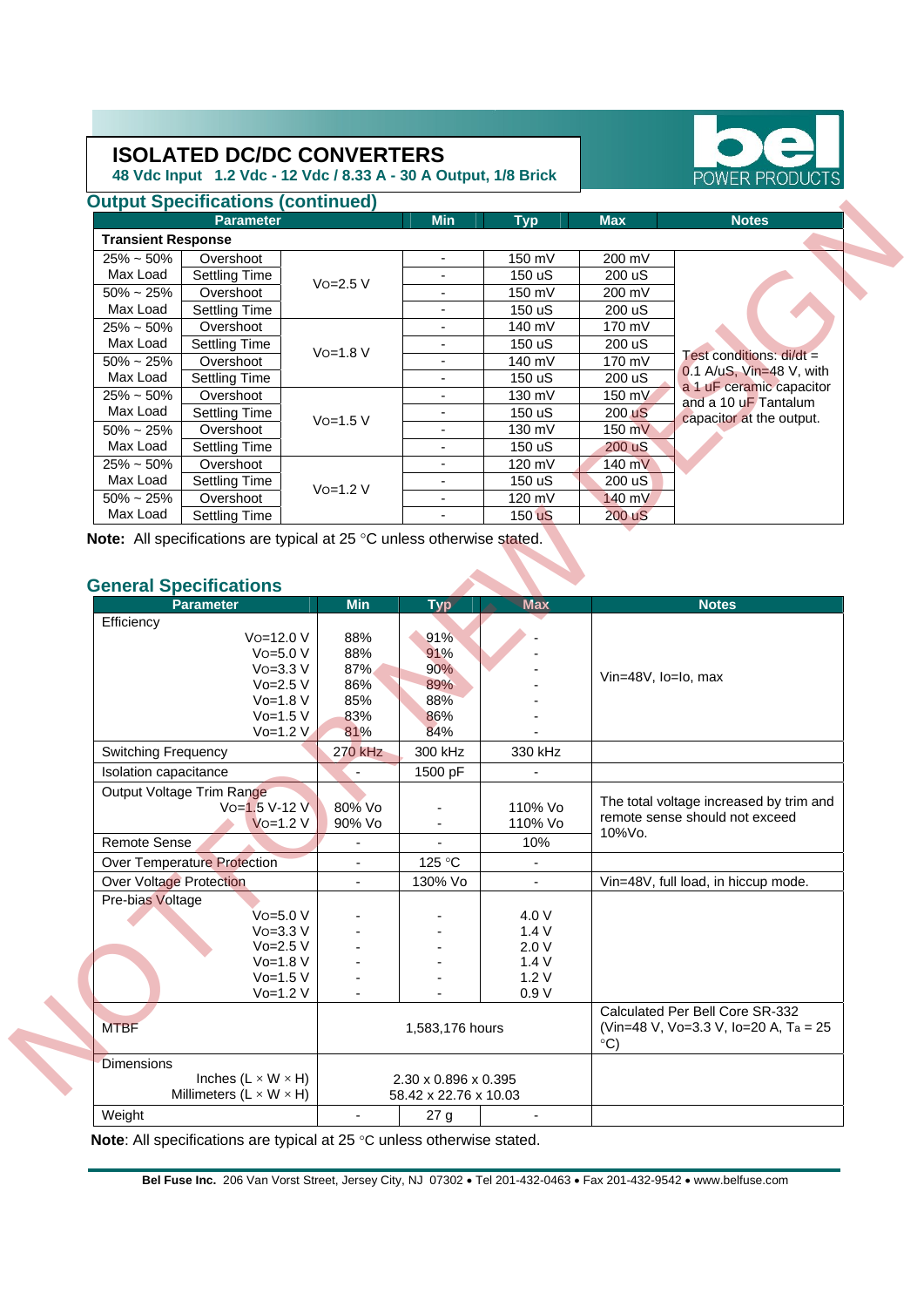**48 Vdc Input 1.2 Vdc - 12 Vdc / 8.33 A - 30 A Output, 1/8 Brick** 



#### **Control Specifications**

| <b>Parameter</b>       |             | <b>Min</b>       | <b>Typ</b> | <b>Max</b> | <b>Notes</b>               |  |
|------------------------|-------------|------------------|------------|------------|----------------------------|--|
| <b>Remote On/Off</b>   |             |                  |            |            |                            |  |
| Signal Low (Unit On)   | Active Low  | $-0.3 V$         |            | 0.8V       | 0RCY-85TxxL. The remote    |  |
| Signal High (Unit Off) |             | 2.4V             |            | 18 V       | on/off pin open, Unit off. |  |
| Signal Low (Unit Off)  | Active High | $-0.3 V$         |            | 0.8V       | 0RCY-85Txx0. The remote    |  |
| Signal High (Unit On)  |             | 2.4V             |            | 18 V       | on/off pin open, Unit on.  |  |
| <b>Current Sink</b>    |             | 0 <sub>m</sub> A |            | $0.75$ mA  |                            |  |

#### **Output Trim Equations**

Equations for calculating the trim resistor are shown below. The Trim Down resistor should be connected between the Trim pin and Ground pin. The Trim Up resistor should be connected between the Trim pin and the Vout. Only one of the resistors should be used for any given application.

 **Vo=1.5 V-12 V: Vo=1.2 V: Notes**: [ ] Ω− <sup>⋅</sup> −⋅⋅+ =− *<sup>k</sup> delta Vodelta upRtrim* 22.10 6125.0 31311.5)100( [ ] *k*Ω−=− *delta Rtrim down* 22.10 <sup>511</sup> [ ] Ω− <sup>⋅</sup> −⋅⋅+ =− *<sup>k</sup> delta Vodelta upRtrim* 22.10 225.1 62611.5)100( Rtrim-down Vout Trim GND Module Vout Trim GND Module Rtrim-up NOT FOR NEW DESIGN

$$
\mathbf{Notes:} \qquad \qquad \text{(17)}
$$

$$
delta = \frac{(Vo - req - Vo)}{Vo} \times 100\text{ [%]}
$$

Vo\_req=Desired (trimmed) output voltage [V]

Output voltage Vo=1.202 V for 1.2 V output; Vo=1.503 V for 1.5 V output; Vo=1.804 V for 1.8 V; Vo=2.505 V for 2.5 V output; Vo=3.308 V for 3.3 V output; Vo=5.000 V for 5.0 V; Vo=12.000 V for 12 V output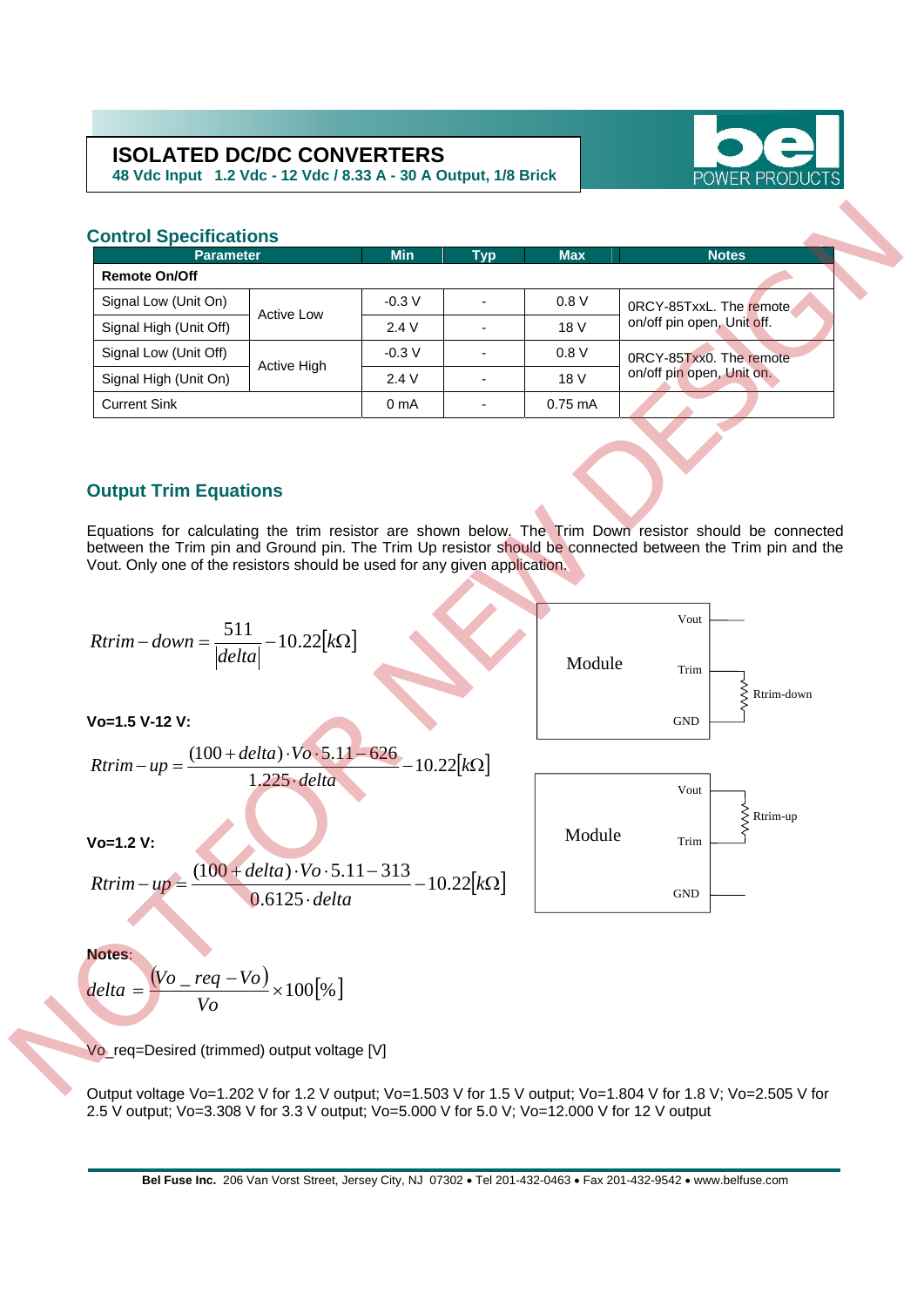**48 Vdc Input 1.2 Vdc - 12 Vdc / 8.33 A - 30 A Output, 1/8 Brick** 



### **Efficiency Data**

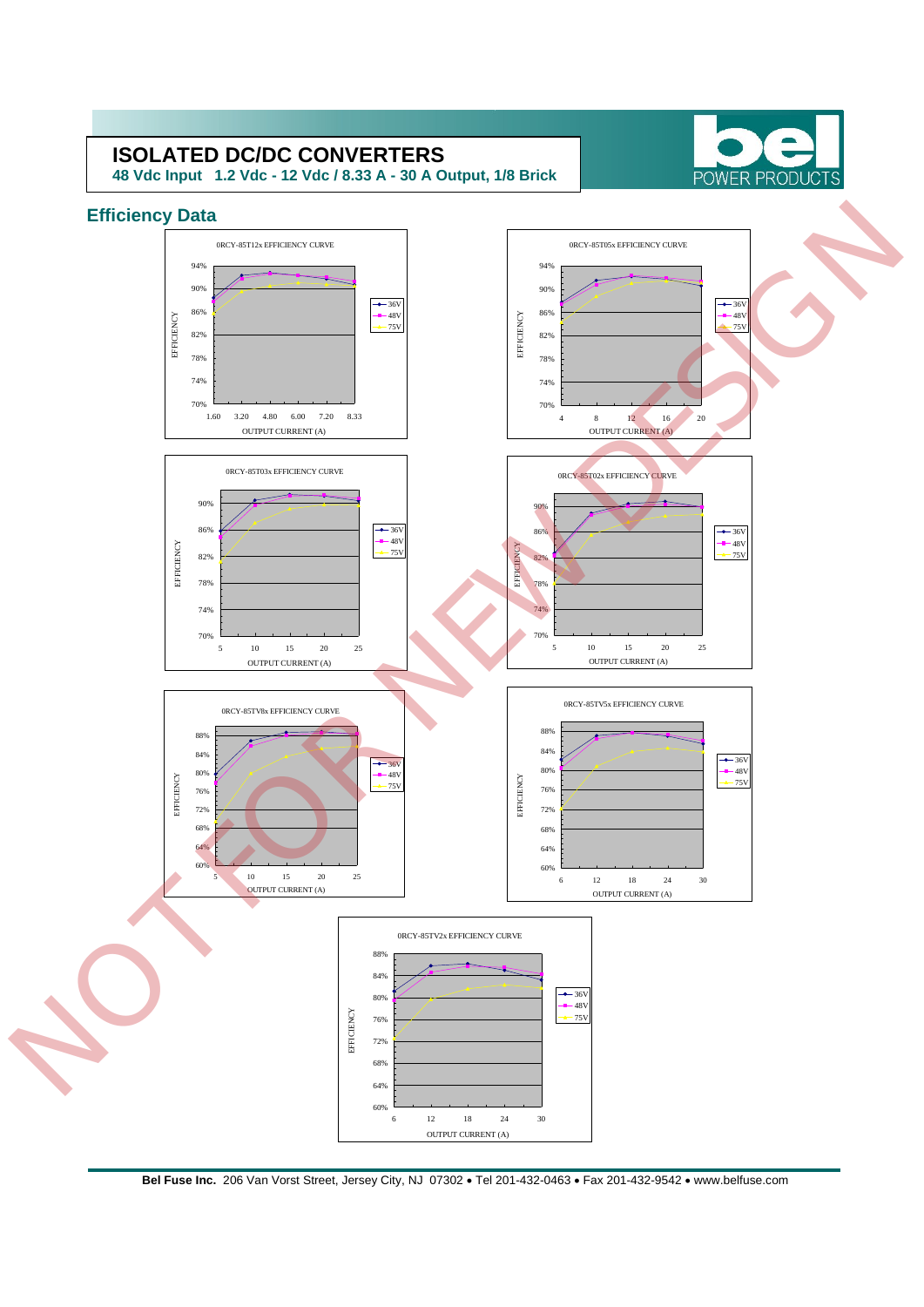**48 Vdc Input 1.2 Vdc - 12 Vdc / 8.33 A - 30 A Output, 1/8 Brick** 



#### **Thermal Derating Curves**

Vin=48V, with maximum junction temperature of semiconductors derated to 120 degree C.

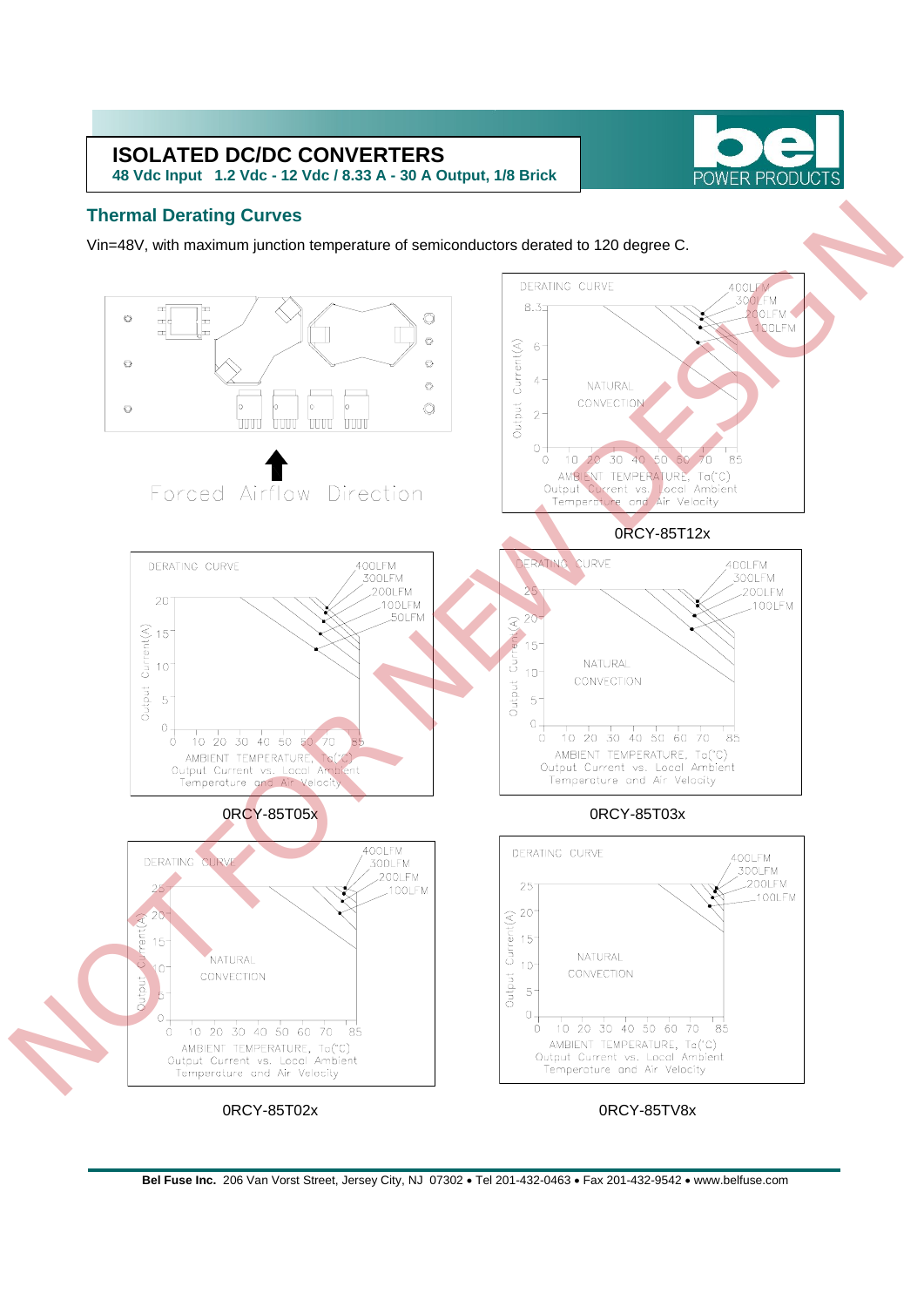**48 Vdc Input 1.2 Vdc - 12 Vdc / 8.33 A - 30 A Output, 1/8 Brick** 



#### **Thermal Derating Curves (continued)**



Note: T<sub>H1</sub> and T<sub>H2</sub> are hot spots which should not exceed 118 degree C.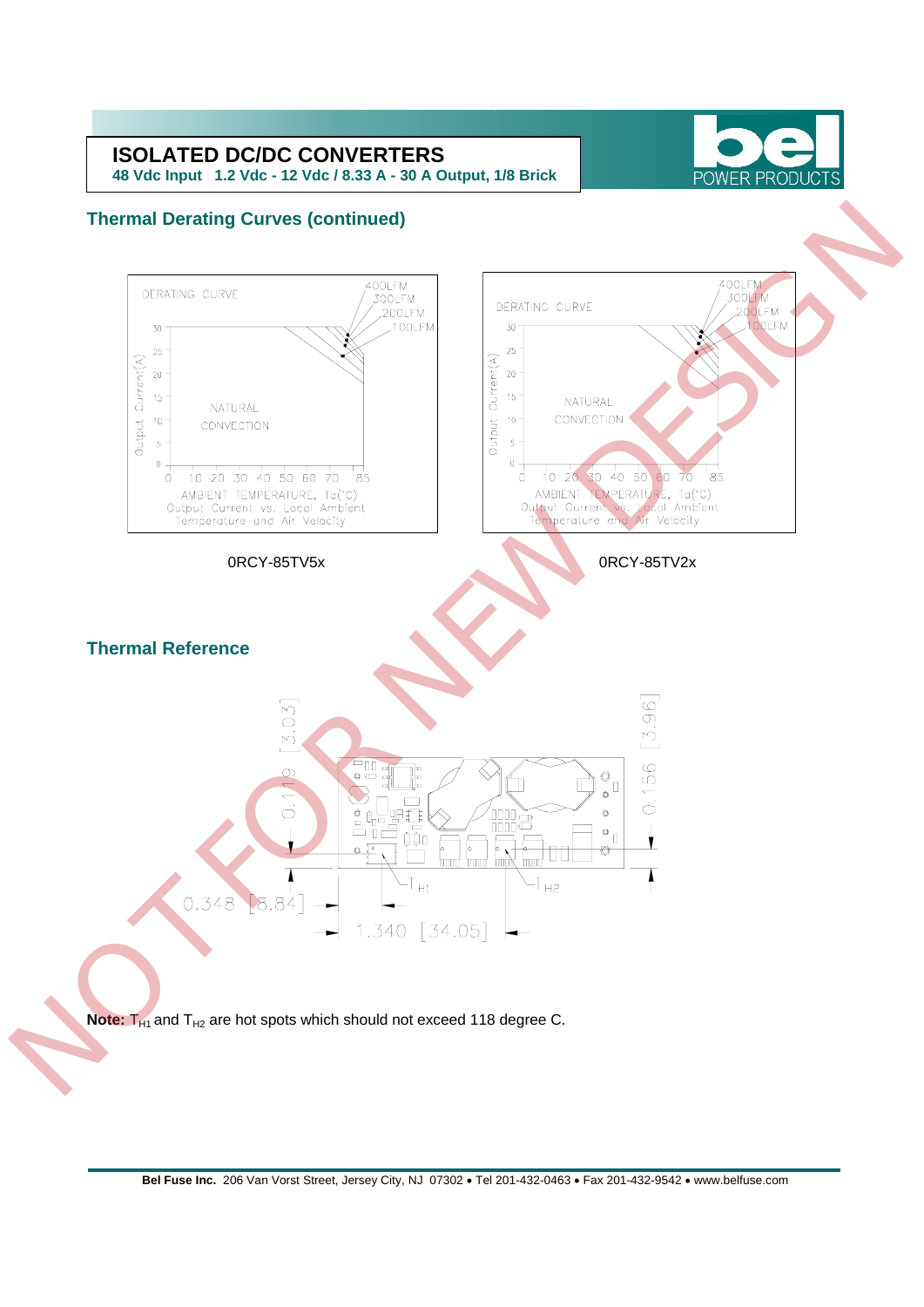**48 Vdc Input 1.2 Vdc - 12 Vdc / 8.33 A - 30 A Output, 1/8 Brick** 



#### **Ripple and Noise Waveforms**



.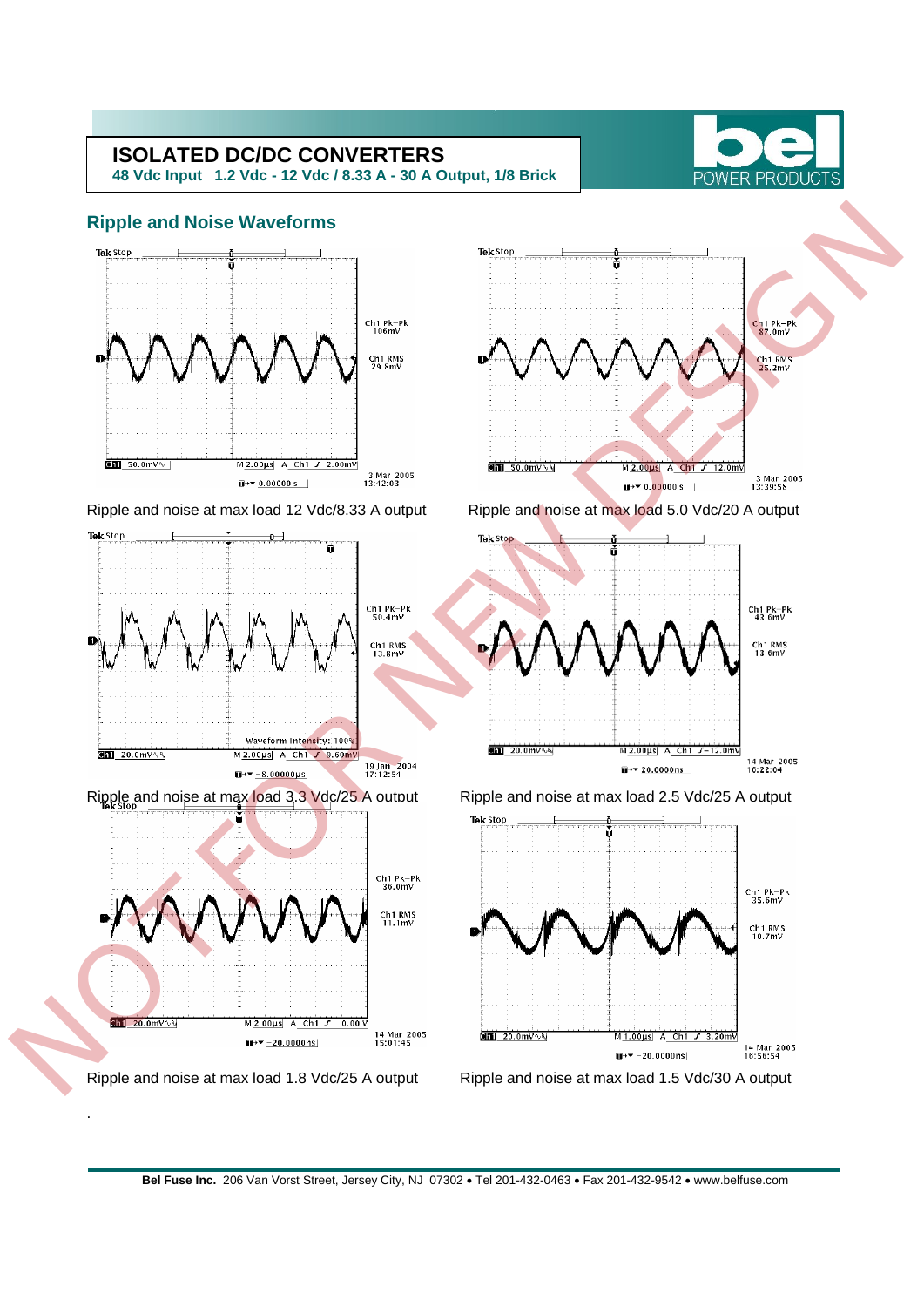

**48 Vdc Input 1.2 Vdc - 12 Vdc / 8.33 A - 30 A Output, 1/8 Brick** 

## **Ripple and Noise Waveforms (continued)**





**Note:** Ripple and Noise at 48 V input, with a 1 uF ceramic capacitor and a 10 uF tantalum capacitor at the output, and Ta=25 deg C

# **Transient Response Waveforms Tek Stop** Transients 50% to 25%  $\frac{1}{200}$  200mV  $\sqrt{ }$ M\_200µs| A\_Ch1 *J* -280mV 3 Mar 2005<br>13:56:12 268mV 3 Mar 2005<br>13:55:57  $\overline{u}$  +  $\overline{v}$  0.00000 s | Transients 50% to 25% load 12 Vdc output Transients 25% to 50% load 12 Vdc output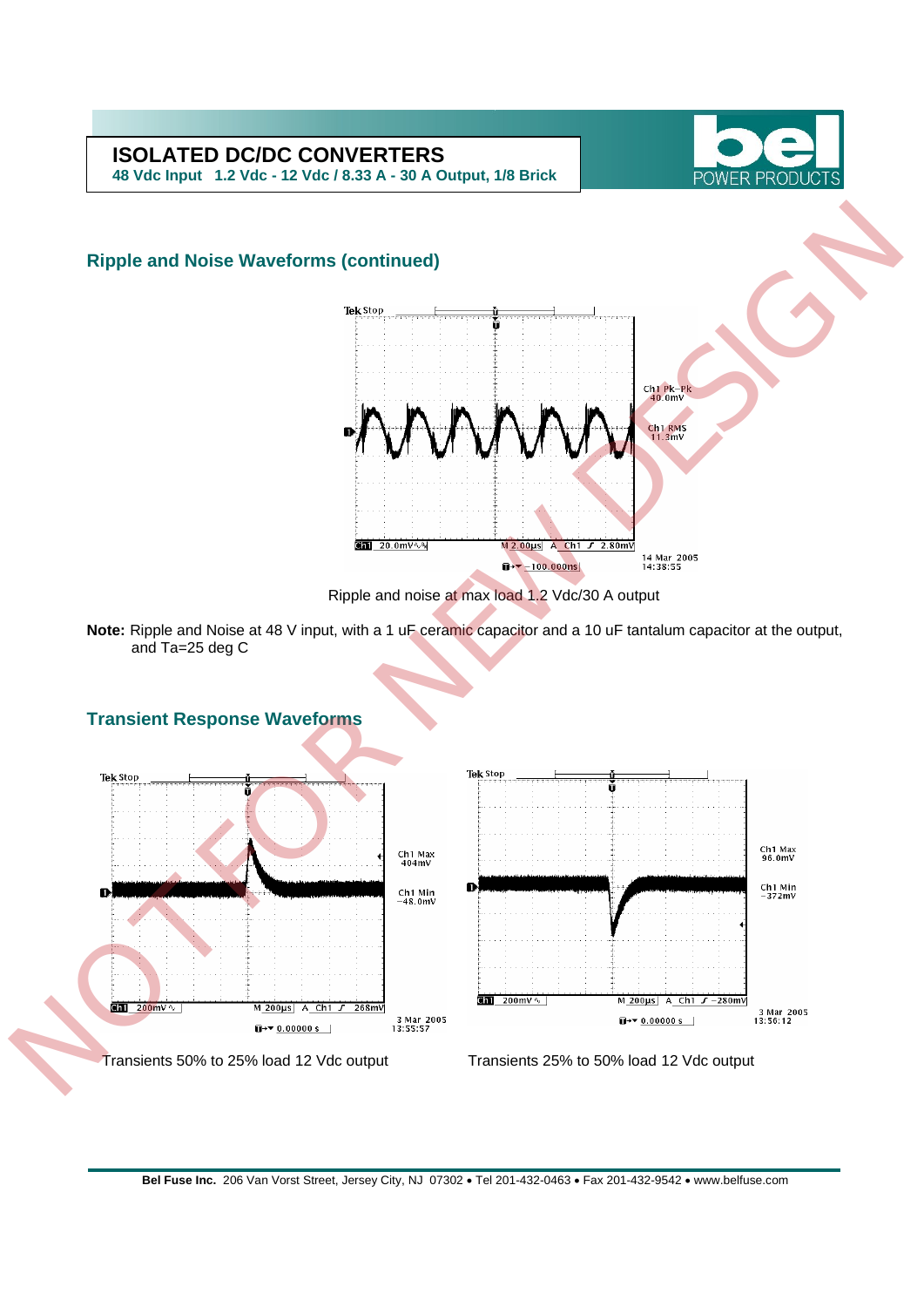**48 Vdc Input 1.2 Vdc - 12 Vdc / 8.33 A - 30 A Output, 1/8 Brick** 





**Bel Fuse Inc.** 206 Van Vorst Street, Jersey City, NJ 07302 • Tel 201-432-0463 • Fax 201-432-9542 • www.belfuse.com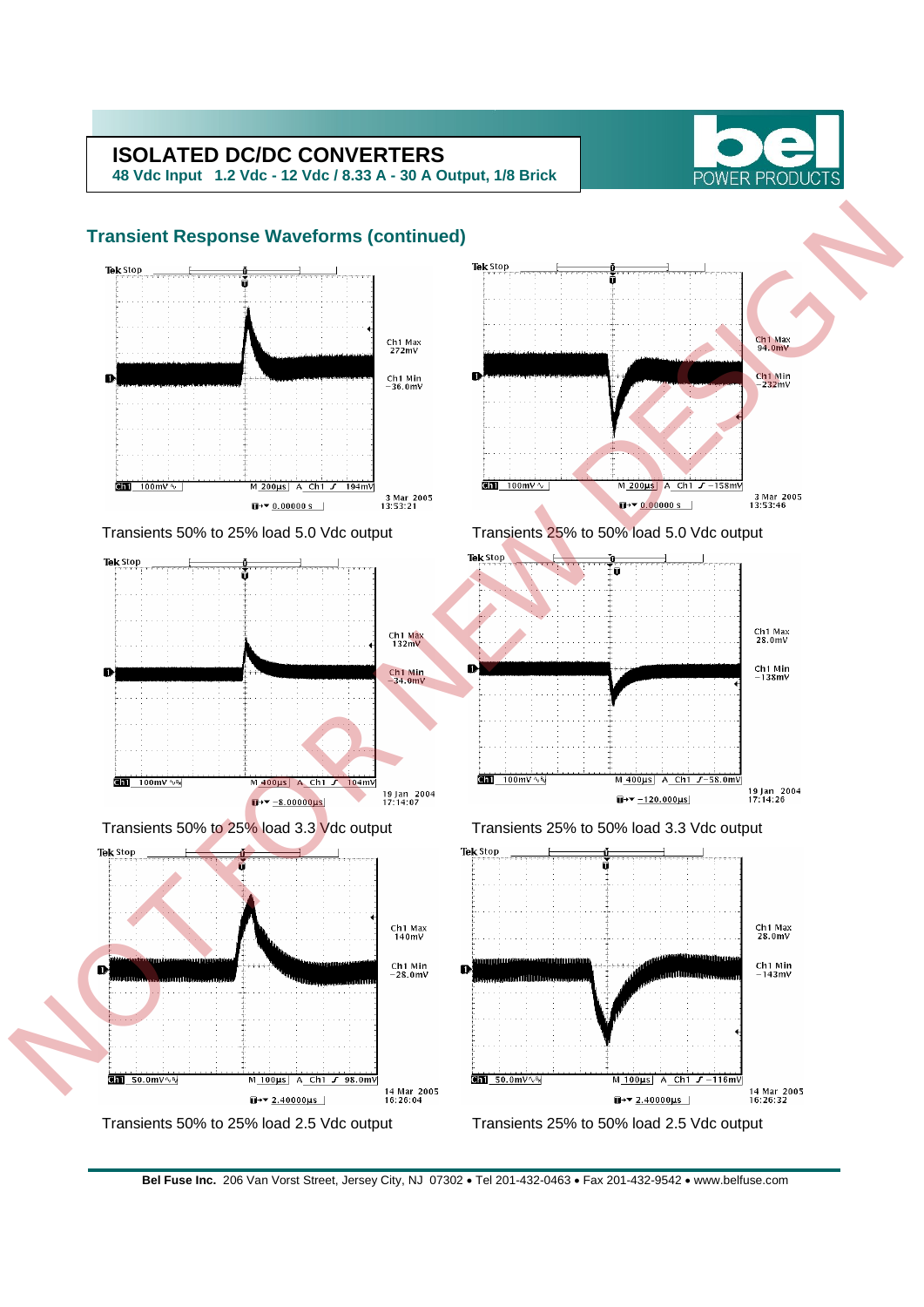

**Note:** Transient response at 48 V input, di/dt=0.1 A/uS, with external 10 uF tantalum cap and 1 uF ceramic cap at the output, Ta=25 deg C.

**Bel Fuse Inc.** 206 Van Vorst Street, Jersey City, NJ 07302 • Tel 201-432-0463 • Fax 201-432-9542 • www.belfuse.com